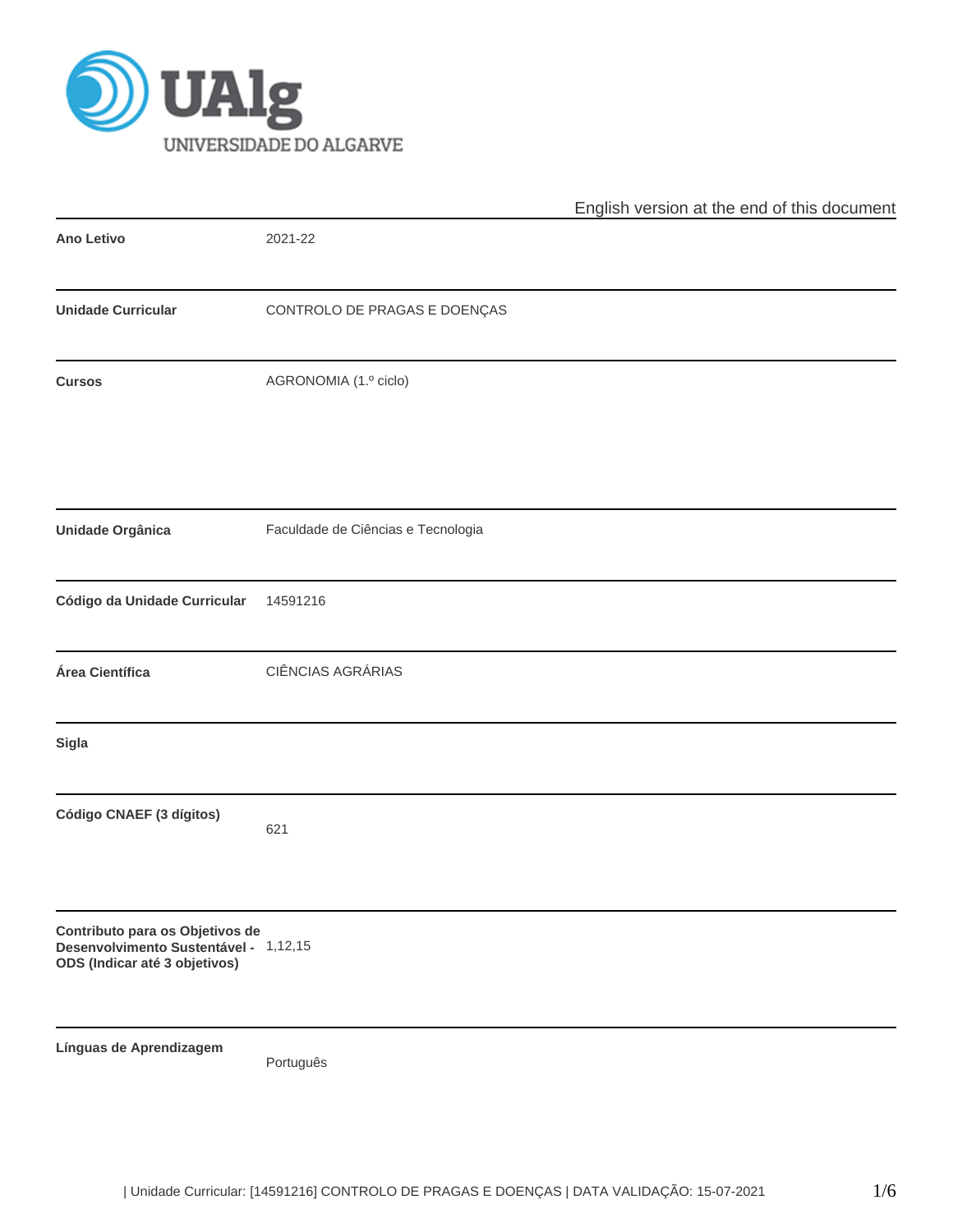

**Modalidade de ensino**

Presencial

**Docente Responsável** Luís Miguel Mascarenhas Neto

| <b>DOCENTE</b>               | <b>TIPO DE AULA</b> | <b>TURMAS</b> | <b>TOTAL HORAS DE CONTACTO (*)</b> |  |  |
|------------------------------|---------------------|---------------|------------------------------------|--|--|
| Luís Miguel Mascarenhas Neto | $TC \cdot DI \cdot$ | T1: PL1: C1   | 22T: 10PL: 24TC                    |  |  |

\* Para turmas lecionadas conjuntamente, apenas é contabilizada a carga horária de uma delas.

| <b>ANO</b> | <b>PERIODO DE FUNCIONAMENTO*</b> | <b>HORAS DE CONTACTO</b> | <b>HORAS TOTAIS DE TRABALHO</b> | <b>ECTS</b> |
|------------|----------------------------------|--------------------------|---------------------------------|-------------|
|            | ch<br>ےت                         | 22T; 10PL; 24TC          | 156                             |             |

\* A-Anual;S-Semestral;Q-Quadrimestral;T-Trimestral

# **Precedências**

Sem precedências

## **Conhecimentos Prévios recomendados**

Bioecologia de Pragas e Doenças

## **Objetivos de aprendizagem (conhecimentos, aptidões e competências)**

Esta unidade curricular pretende dotar o aluno de conhecimentos que lhe permitam prever, monitorizar e avaliar a intensidade de ataque dos organismos nocivos das culturas e com estes dados determinar a oportunidade de uma intervenção elegendo as técnicas de controlo mais adequadas tendo em conta os regulamentos aplicados a cada forma de produção.

## **Conteúdos programáticos**

Técnicas de monitorização e avaliação da densidade de pragas, doenças e auxiliares de uma cultura; modelos de previsão da evolução dos organismos; técnicas de controlo de pragas e doenças ? métodos preventivos e curativos; adaptação das técnicas de controlo aos vários modos de produção; estudo de casos aplicados a diversas culturas.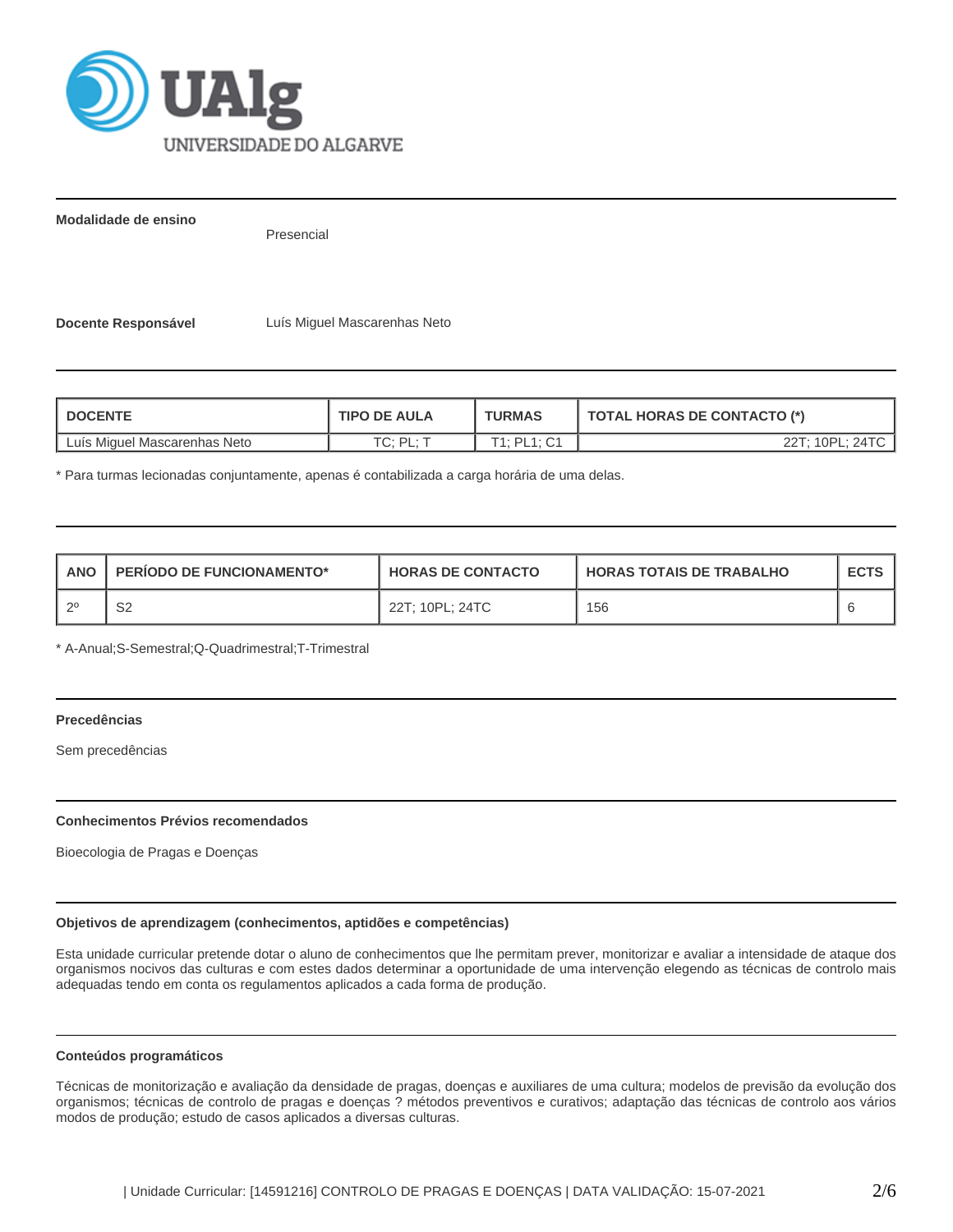

## **Metodologias de ensino (avaliação incluída)**

As aulas nesta unidade curricular têm uma grande componente de prática de campo onde os alunos exercitam as técnicas de amostragem da cultura e executam os registos necessários. Nestas aulas os alunos são confrontados com questões concretas que vão surgindo na cultura. Algumas observações complementares serão ser executadas em práticas de laboratório. As aulas teóricas em sala serão destinadas à transmissão dos conhecimentos que permitirão ao aluno não só compreender aquilo que se vai desenrolando no campo mas sobretudo todos os restantes aspetos relacionados com a proteção das culturas de uma forma mais abrangente.

A avaliação será feita através de através de frequências ao longo do ano e de um relatório individual sobre o trabalho realizado no campo.

#### **Bibliografia principal**

- 1. Amaro, P. & Baggiolini, M. (1982). Introdução à protecção integrada. Ed. FAO/DGPPA, 277pp.
- 2. Amaro, P. (2003). A protecção integrada. Ed. ISA / Press, Lisboa. 446 pp.
- 3. Charles A. Triplehorn, Norman F. Johnson, Donald Joyce Borror (2005).
- Borror and DeLong's introduction to the study of insects. 7th edition,Thompson

Brooks/Cole, 864 pp.

- 4. Pedigo L.P. (1999). Entomology and pest management.Prentice-Hall, New Jersey. 691 pp.
- 6. Carrero, José M. (1996). Lucha integrada contra las plagas agricolas y forestales.
- 7. Manual de Horticultura no Modo de Produção Biológico (2007). Mourão, I.M (Ed.), 198pp.

Bibliografia adicional varia consoante a cultura instalada no campo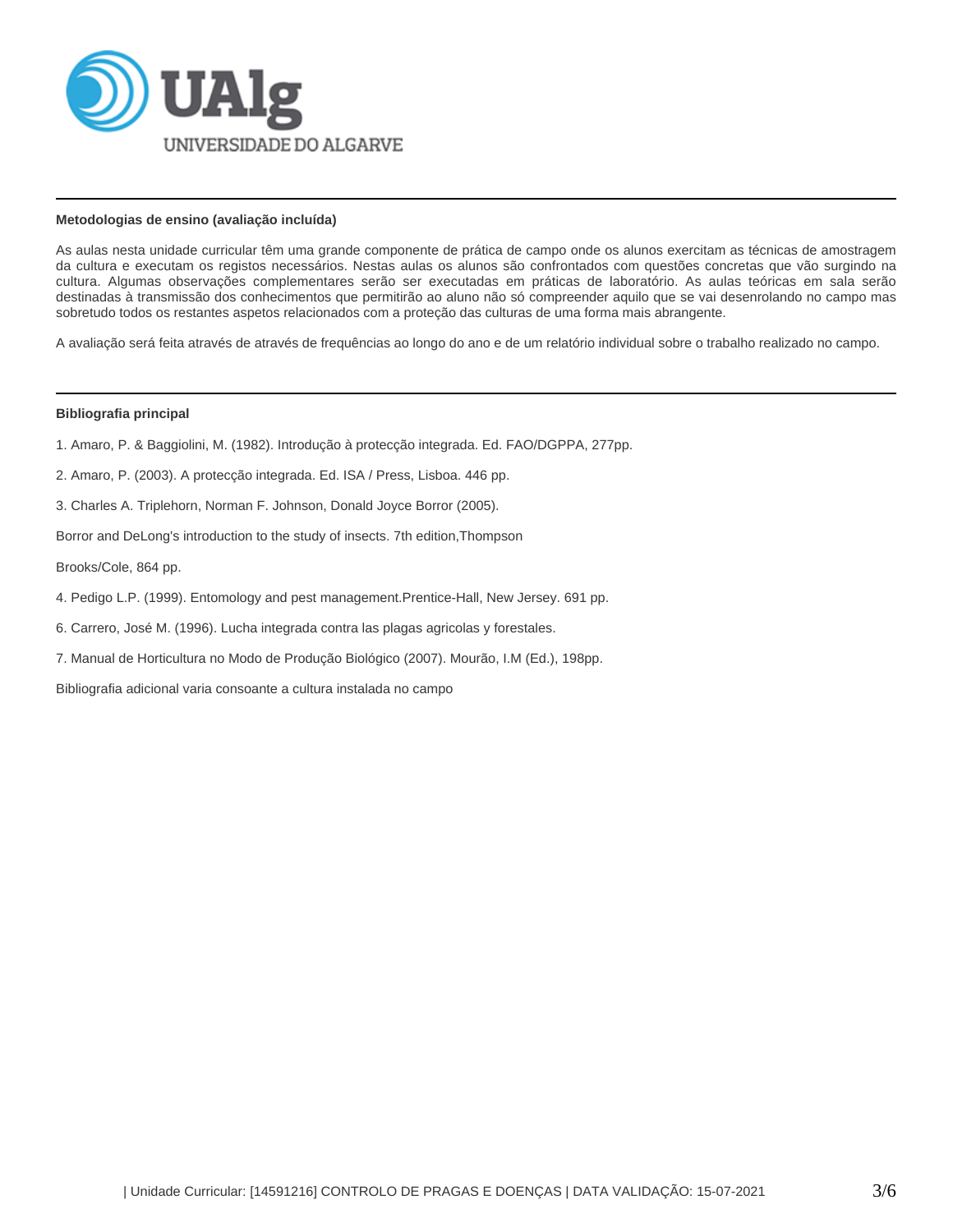

| <b>Academic Year</b>                                                                                   | 2021-22                            |  |  |  |  |  |
|--------------------------------------------------------------------------------------------------------|------------------------------------|--|--|--|--|--|
|                                                                                                        |                                    |  |  |  |  |  |
| CONTROL OF PESTS AND DISEASES<br><b>Course unit</b>                                                    |                                    |  |  |  |  |  |
| <b>Courses</b>                                                                                         | AGRONOMY (1st Cycle)               |  |  |  |  |  |
| <b>Faculty / School</b>                                                                                | FACULTY OF SCIENCES AND TECHNOLOGY |  |  |  |  |  |
| <b>Main Scientific Area</b>                                                                            |                                    |  |  |  |  |  |
| Acronym                                                                                                |                                    |  |  |  |  |  |
| <b>CNAEF</b> code (3 digits)                                                                           | 621                                |  |  |  |  |  |
| <b>Contribution to Sustainable</b><br><b>Development Goals - SGD</b><br>(Designate up to 3 objectives) | 1,12,15                            |  |  |  |  |  |
| Language of instruction                                                                                | Portuguese                         |  |  |  |  |  |
| <b>Teaching/Learning modality</b>                                                                      | In presence                        |  |  |  |  |  |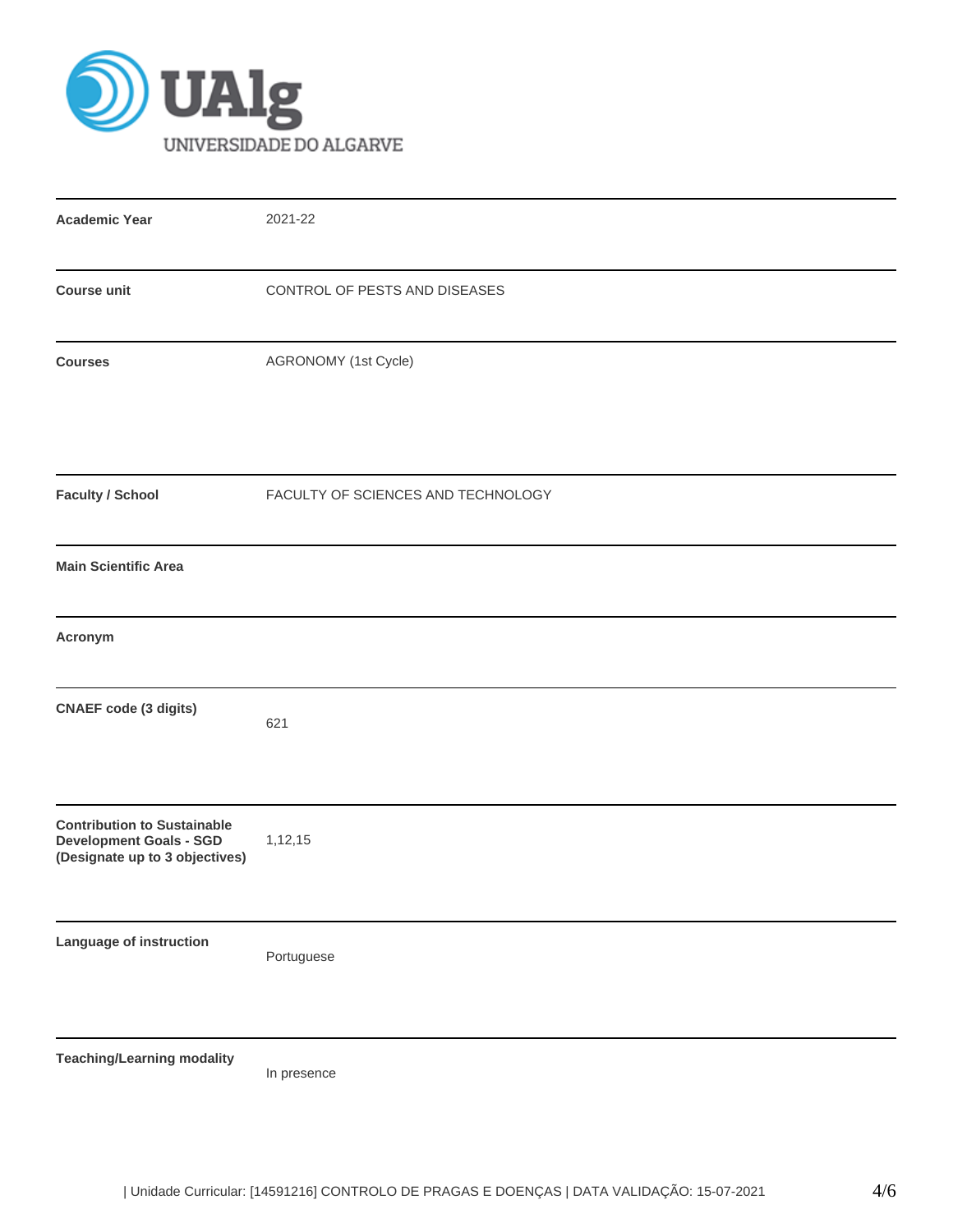

**Coordinating teacher** Luís Miguel Mascarenhas Neto

| Teaching staff               | <b>Classes</b><br>⊤уре  |                            | Hours (*        |
|------------------------------|-------------------------|----------------------------|-----------------|
| Luís Miguel Mascarenhas Neto | TM DI -<br>$\cup$ . FL. | F1 · DI 1 · C1<br>◡<br>. . | 22T; 10PL; 24TC |

\* For classes taught jointly, it is only accounted the workload of one.

| Con<br> |           | TD. | <b>D</b> | $\sim$        |    | - | -- |     | otal |
|---------|-----------|-----|----------|---------------|----|---|----|-----|------|
|         | <u>__</u> | ШC  |          | Η٥<br>Ш<br>⊔∠ | ШC |   | IЮ | IІC | 15C  |

T - Theoretical; TP - Theoretical and practical ; PL - Practical and laboratorial; TC - Field Work; S - Seminar; E - Training; OT - Tutorial; O - Other

#### **Pre-requisites**

no pre-requisites

## **Prior knowledge and skills**

Bioecologia de Pragas e doenças

## **The students intended learning outcomes (knowledge, skills and competences)**

This course unit purposes to provide students with the necessary knowledge to predict, monitor and evaluate the attack intensity of harmful organisms in crops and with these data determine the pertinence of an intervention, selecting the most appropriate control technique taking into account the regulations applied to each form of agronomic production.The students should become able to: 1- Recognize the symptoms caused by organisms noxious to the crops and, on opposite, from the symptoms be able to point out possible causes; 2- Identify the major pests, diseases and auxiliary organisms and to know their life cycles; 3- Integrate the biotic and abiotic factors and foresee the development of the situation.

# **Syllabus**

Sampling ttechniques to monitor and evaluate the density of pests, diseases and auxiliaries insects on the field; models to predict the evolution of organisms; pest and diseases control techniques - preventive and curative methods; control techniques adapted to the various modes of agronomic production; case studies applied to different cultures.